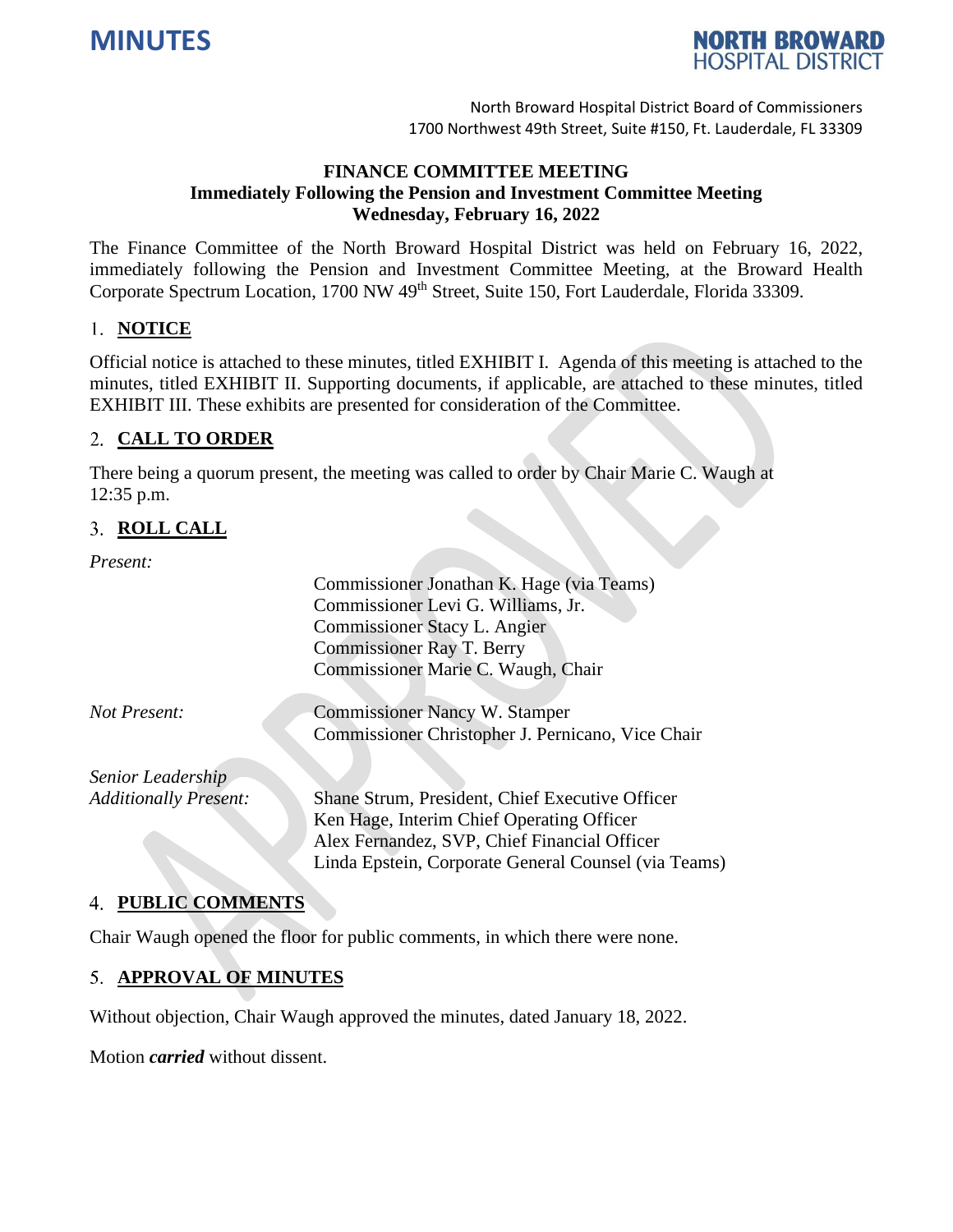



## **TOPIC OF DISCUSSION**

6.1. CFO Presentation (Presenter – Alex Fernandez, SVP, Chief Financial Officer)

As a follow-up to the January 18, 2022, Finance Committee Meeting, Mr. Fernandez provided an update related to Coronavirus Aid, Relief, and Economic Security (CARES) Act funding:

- Health Resources and Services Administration (HRSA) Provider Relief Fund (PRF) Reporting Period 2 submitted for consideration. Mr. Fernandez noted that Warren Averett, CPAs & Advisors, audited for accuracy prior to submitting.
	- o Phase 4: HRSA General Distribution: Pending submission for Provider Relief Fund (PRF).

Mr. Fernandez shared the District's credit rating.

- Standard and Poor's 500 (S&P 500), upgraded from a BBB+ to A-.
- Moody's Corporation rating is still pending.
	- o The District's current "Moody's" rating is BAA2.

Mr. Fernandez recognized and awarded, Mr. Kerry Emrith, Executive Director, Patient Access, with the Finance Committee Train Award.

• Mr. Fernandez highlighted Mr. Emrith's dedication and accomplishments.

President, CEO, Shane Strum and Interim COO, Ken Hetlage introduced Mr. Jeffrey Sturman, Senior Vice President & Chief Digital Officer for the Memorial Healthcare System and Mr. Anthony Hamedl, Interim CIO, Information Technology for Broward Health. Mr. Hetlage advised that both Mr. Sturman and Mr. Hamedl will be assessing the District's system topology (i.e., EMR, interoperability, hardware, etc.).

Mr. Fernandez shared his monthly CFO Presentation that included financial detail for the entire Broward Health System.

For further detail, related slides are available within the February 2022 Finance Committee Meeting book on the Board of Commissioners' webpage.

6.2. Approval of the Interim Financial Statement for the month of January 2022 (Presenter – Alex Fernandez, SVP, Chief Financial Officer)

**MOTION** It was *moved* by Commissioner Hage, *seconded* by Commissioner Williams, that:

The Finance Committee recommend that the Board of Commissioners of the North Broward Hospital District approve the Interim Financial Statement for the month of January 2022, as presented.

Motion confirmed by roll call.

**YES** Commissioner Jonathan K. Hage (via Teams) **YES** Commissioner Levi G. Williams, Jr.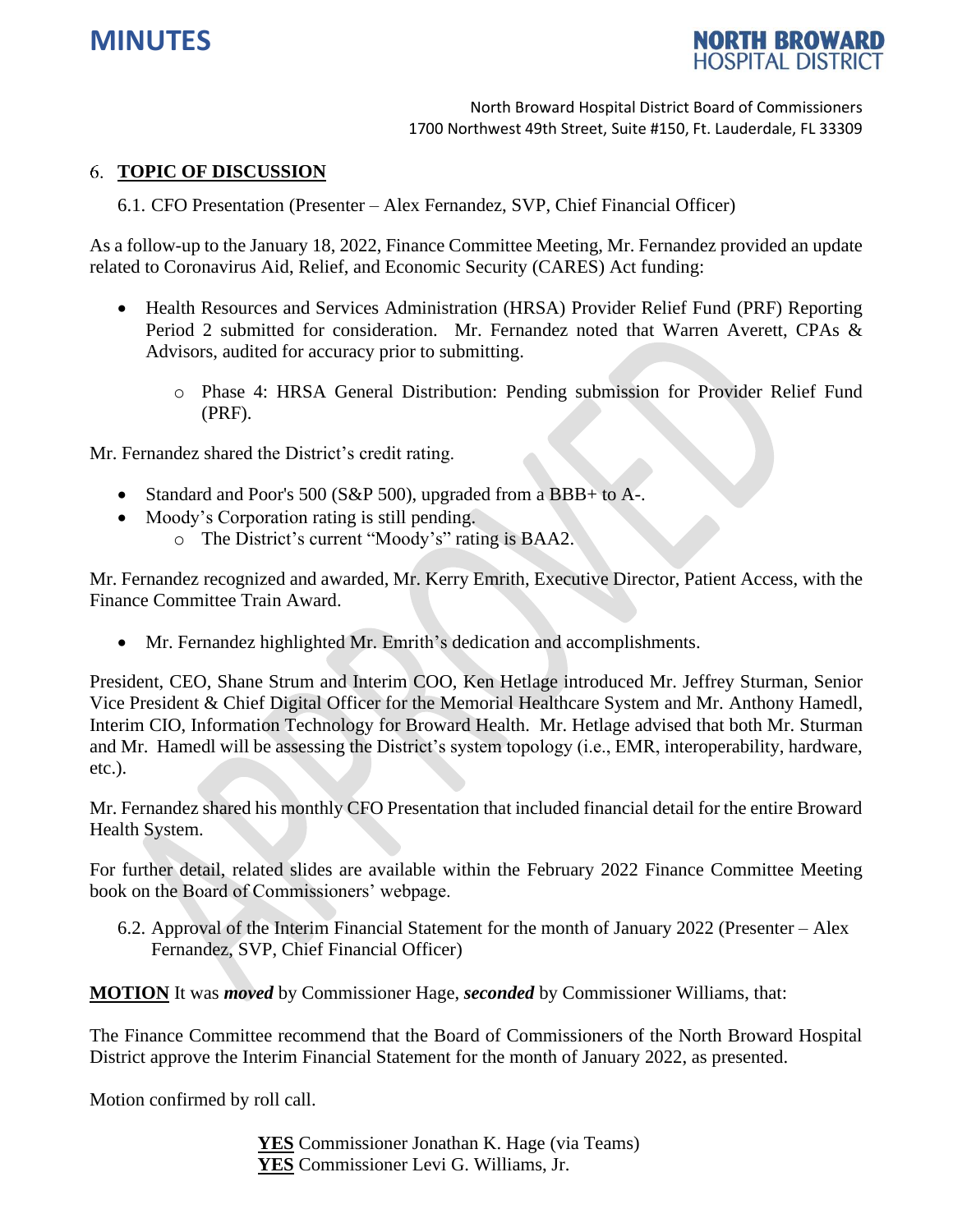



**YES** Commissioner Stacy L. Angier **YES** Commissioner Ray T. Berry **YES** Commissioner Marie C. Waugh, Chair

Motion *carried* 5/0.

6.3. Systemwide, Approval to enter into a 5-year contract with Kone, Inc. for the inspection, maintenance, and repair of the District's elevator systems (Presenter – Ken Hetlage, Interim Chief Operating Officer)

**MOTION** It was *moved* by Commissioner Berry, *seconded* by Commissioner Angier, that:

The Finance Committee recommend that the Board of Commissioners of the North Broward Hospital District authorize the District to enter into a 5-year contract with Kone, Inc. in the amount of \$3,169,153 for the inspection, maintenance, and repair of the District's elevator systems.

Motion confirmed by roll call.

- **YES** Commissioner Jonathan K. Hage (via Teams)
- **YES** Commissioner Levi G. Williams, Jr.
- **YES** Commissioner Stacy L. Angier
- **YES** Commissioner Ray T. Berry
- **YES** Commissioner Marie C. Waugh, Chair

Motion *carried* 5/0.

6.4. BHMC, Approval to purchase a new Nuclear Medicine Single Photon Emission Competed Tomography (SPECT) Camera for the newly constructed Nuclear Medicine Department project (Presenter – Ken Hetlage, Interim Chief Operating Officer)

**MOTION** It was *moved* by Commissioner Williams, *seconded* by Commissioner Hage, that:

The Finance Committee recommend that the Board of Commissioners of the North Broward Hospital District authorize the District to approve the purchase of a new Nuclear Medicine SPECT Camera for the newly constructed Nuclear Medicine department project for \$569,100.

Motion confirmed by roll call.

**YES** Commissioner Jonathan K. Hage (via Teams) **YES** Commissioner Levi G. Williams, Jr. **YES** Commissioner Stacy L. Angier **YES** Commissioner Ray T. Berry

**YES** Commissioner Marie C. Waugh, Chair

Motion *carried* 5/0.